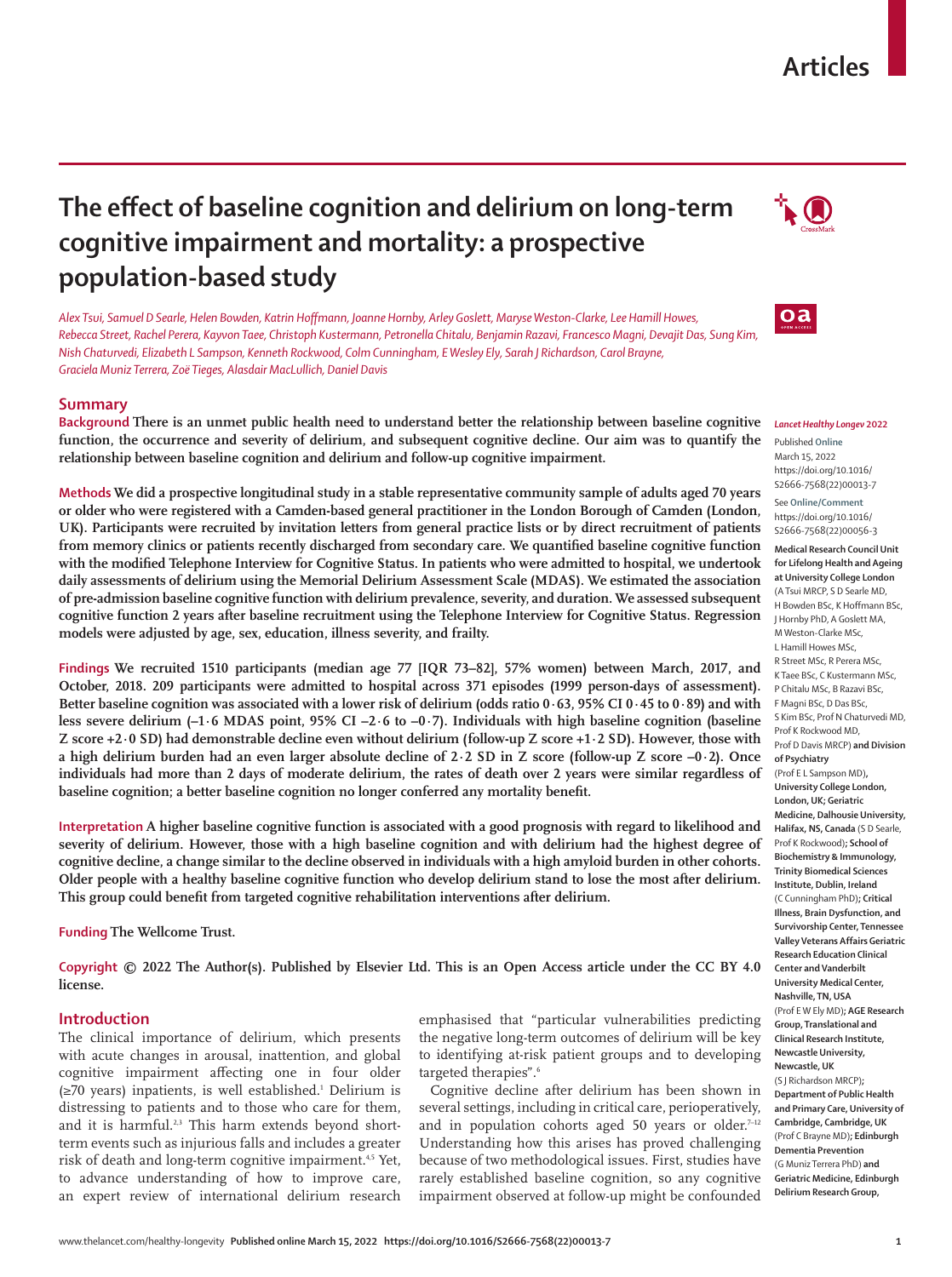**Usher Institute** (Z Tieges PhD, Prof A MacLullich FRCP)**, University of Edinburgh, Edinburgh, UK; SMART Technology Centre, Glasgow Caledonian University, Glasgow, UK** (Z Tieges)

Correspondence to: Prof Daniel Davis, Medical Research Council Unit for Lifelong Health and Ageing at UCL, University College London, London WC1 7HB, UK **daniel.davis@ucl.ac.uk**

# **Research in context**

### **Evidence before this study**

We searched MEDLINE and Embase, updating our previous systematic reviews. Our search terms were "Delirium" (title) AND ("epidemiology" OR "prevalence" OR "incidence" OR "occurrence") (title/abstract) for records up to Sept 8, 2021 (updating a search from May 31, 2019). All languages were included in the search and we included studies with a population-based sampling frame. Apart from our related Delirium and Cognitive Impact in Dementia study, we found no population studies on long-term cognitive impairment after delirium that could account for both baseline cognition and delirium severity and duration.

## **Added value of this study**

To the best of our knowledge, this is the first study to prospectively follow a community sample before, during, and after an acute illness. This method overcomes the limitations of previous study designs by allowing for the quantification of

by undiagnosed pre-existing cognitive impairment.<sup>7,13</sup> Second, delirium has been retrospectively ascertained, so detailed information on the features of delirium is absent and it is substantially underdiagnosed.<sup>10-12</sup> Although there are established data on elective surgical cohorts, on the whole, patients in such cohorts are less frail and are less likely to be living with dementia than patients who are admitted to hospital for unselected unscheduled surgery or acute care.<sup>14</sup> Contemporary population-based studies of delirium and cognition are needed to determine the key vulnerabilities predicting negative long-term cognitive outcomes from delirium across the whole spectrum of older people presenting to acute care.

To understand the relationship between baseline cognition, delirium, and outcomes of delirium, we characterised baseline cognitive function in a stable community sample of older people. Then, at each acute admission to hospital we systematically: (1) assessed the point prevalence, severity, and duration of delirium; (2) assessed the associations of these estimates of delirium with baseline cognition; and (3) assessed the association between delirium and long-term cognitive and mortality outcomes at 2 years after baseline assessment and how these associations were modified by baseline cognition. We hypothesised first that baseline cognition would affect delirium risk, severity, and duration; and second, that baseline cognition would interact with cumulative delirium exposure, resulting in different long-term cognitive and mortality outcomes.

# **Methods**

## **Study design and participants**

The Delirium and Population Health Informatics Cohort (DELPHIC) is a prospective longitudinal study of adults aged 70 years or older in the London Borough of Camden cognitive decline observed after admission to hospital and of delirium in relation to baseline cognition.

## **Implications of all the available evidence**

In patients without significant cognitive impairment, delirium is an important indicator for marked decline in future cognition and the insult required to develop delirium in such patients might be particularly dangerous. Establishing baseline cognitive function is necessary to differentiate groups at risk of severe or long-term delirium (lower baseline cognition) or long-term cognitive impairment (higher baseline cognition). If delirium appears to be slow to resolve in a patient with higher baseline cognition, the natural history described in the current study suggests the potential need to enhance care during and after delirium. People without significant baseline cognitive impairment who develop delirium should be provided with information about the risk of significant cognitive decline in the 2 years after the episode of delirium.

(London, UK), a region with 260000 residents (figure 1).15 The UK National Health Service (NHS) provides more than 95% of health care, and Camden is served by a single primary care system and two acute hospitals. This report is a planned analysis of approximately the first 1500 participants.

Eligible participants were aged 70 years or older and were registered with a Camden-based general practitioner. Using codes in primary care records, we excluded those with severe hearing impairment, aphasia, an inability to speak English sufficiently to undertake any basic cognitive assessment, or those in the terminal phase of an illness. We invited individuals to enrol by letter from general practice lists, augmented by the direct recruitment of patients from memory clinics and those recently discharged from secondary care in an 8:1:1 ratio. We adopted this strategy to increase the chance of including a wider range of health states in the recruited sample. Individuals, or their nominated proxies, gave consent or agreement to take part in accordance with the Mental Capacity Act 2005, and researchers were trained through the National Institute of Health Research's Good Clinical Practice certification.

All team members received standard training from senior researchers (led by HB). Community assessments (at baseline and follow-up) were performed by graduate researchers, in pairs to ensure a degree of crossvalidation. The hospital assessments were performed by registered health-care professionals (HB, occupational therapy; KH, registered nurse). All clinical cases were discussed on a once per week basis with other senior clinicians on the team. The protocol received approval from an NHS Research Ethics Committee (16/LO/1217) and the Health Research Authority (IRAS 164446). All participants or their proxies gave informed consent before taking part.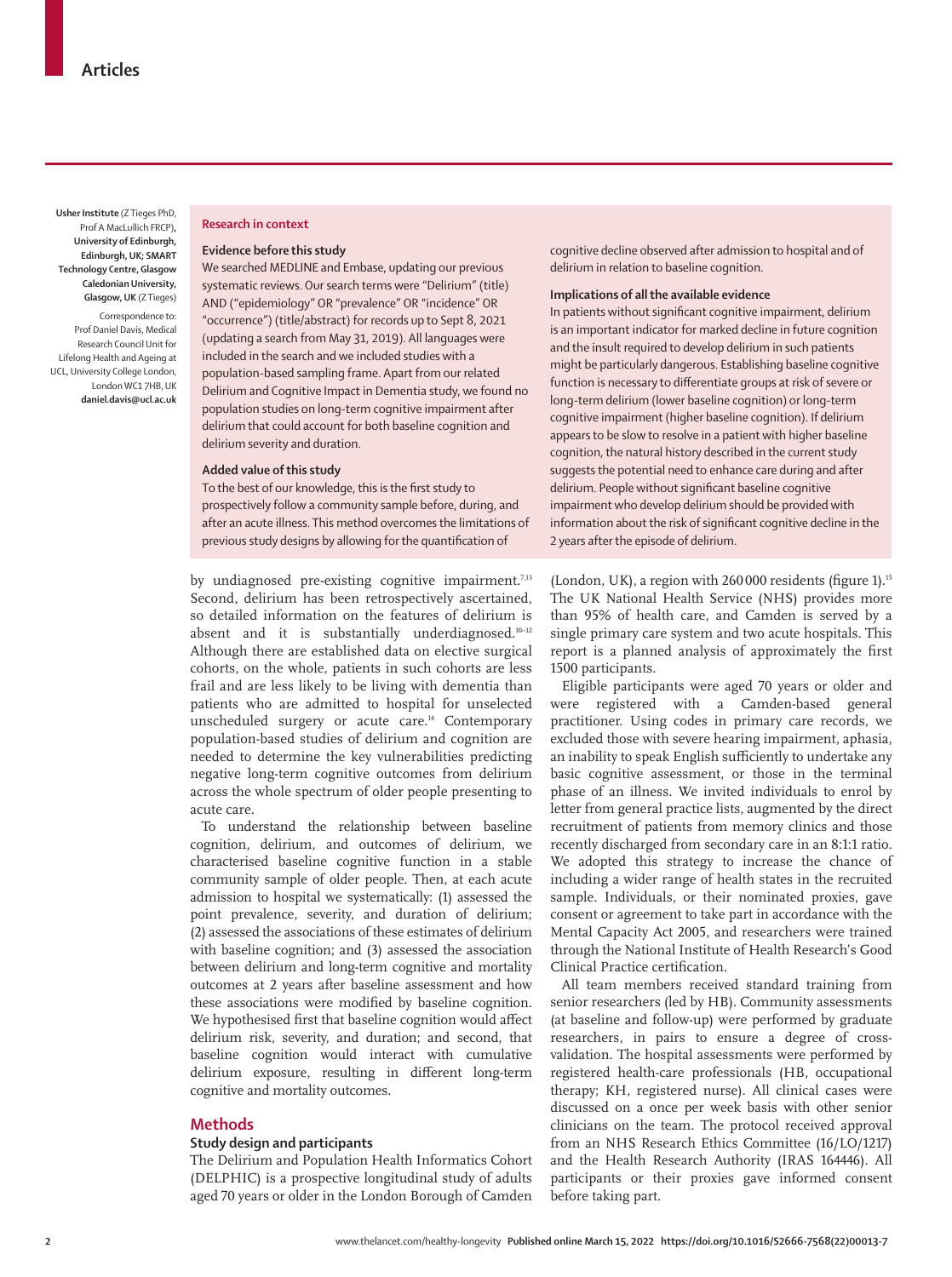**Articles**



*Figure 1:* **Infographic showing patient recruitment and study timeline**

GP=general practitioner. HABAM=Hierarchical Assessment of Balance and Mobility. MDAS=Memorial Delirium Assessment Scale. OSLA=Observational Scale of Level of Arousal. TICS-m=modified Telephone Interview for Cognitive Status.

## **Procedures**

Baseline cognitive assessments were performed in all participants. Follow-up delirium assessments were done only in those participants who were admitted to hospital. Assessment interviews, including cognitive function assessments, were performed at baseline and repeated 2 years after initial recruitment, although we delayed the follow-up appointment if an individual had recently been admitted to hospital to reduce the chance that assessments were confounded by persistent delirium. Most assessments took place by telephone; for participants with substantial hearing impairment not captured in the primary care record who still wished to participate, we arranged home visits. Cognitive function was the primary measure, assessed using the modified Telephone Interview for Cognitive Status (TICS-m), which covers orientation, repetition, naming, and immediate and delayed recall of a 10-item non-semantically related word list.16 We supplemented this assessment with two tasks of verbal fluency adapted from the Addenbrooke's Cognitive Examination, in which participants were asked to generate words beginning with the same letter (P) and to generate as many different animals as they could.17 At the baseline assessment and at the one follow-up interview, we recorded: sociodemographic factors, index of multiple deprivation, general health, comorbidities, medications, health behaviours, hearing, vision, quality of life, dental health, continence, falls, depression, and personal and instrumental activities of daily living. Frailty was quantified as a cumulative index of health deficits (0–1), derived using 28 items drawn from the baseline assessment and calculated in line with standard procedures and with the same coverage of health and functional domains.<sup>18</sup> However, we excluded cognitive items from the frailty index to avoid collinearity with the primary cognitive measure. We were notified about participant deaths from the NHS Spine, a statutory register for all deaths in England, and we cross-referenced these with local hospital electronic records systems. AT, SDS, HB, KH, JH, AG, MW-C, LHH, RS, RP, KT, CK, PC, BR, FM, DDas, and SK collected these data.

All participants admitted to either of the two hospitals in Camden were automatically flagged through daily electronic alerts and reviewed in person each day (from Monday to Friday) from the day of admission by a researcher. At each hospital assessment, we evaluated participants for changes in amount of arousal or cognitive or physical function using the Memorial Delirium Assessment Scale (MDAS), Observational Scale of Level of Arousal (OSLA), and the Hierarchical Assessment of Balance and Mobility (although this last assessment does not form part of this analysis).19–21 Additional information on acute causes, medications, and laboratory findings were recorded. Our primary measure of illness severity was the National Early Warning Score (NEWS).<sup>22</sup> NEWS aggregates physiological disturbances (heart rate, blood pressure, respiratory rate, oxygen saturations, supplemental oxygen, and alertness). The original NEWS scale used here ranges from 0 to 20, where the risk of immediate deterioration increases with higher scores. Any score higher than 4 should trigger a clinical review for an escalation of care.

Ascertainment of delirium used the Diagnostic and Statistical Manual of Mental Disorders (DSM)-IV criteria as the primary outcome, because it is the most widely used definition and allows for comparative estimates with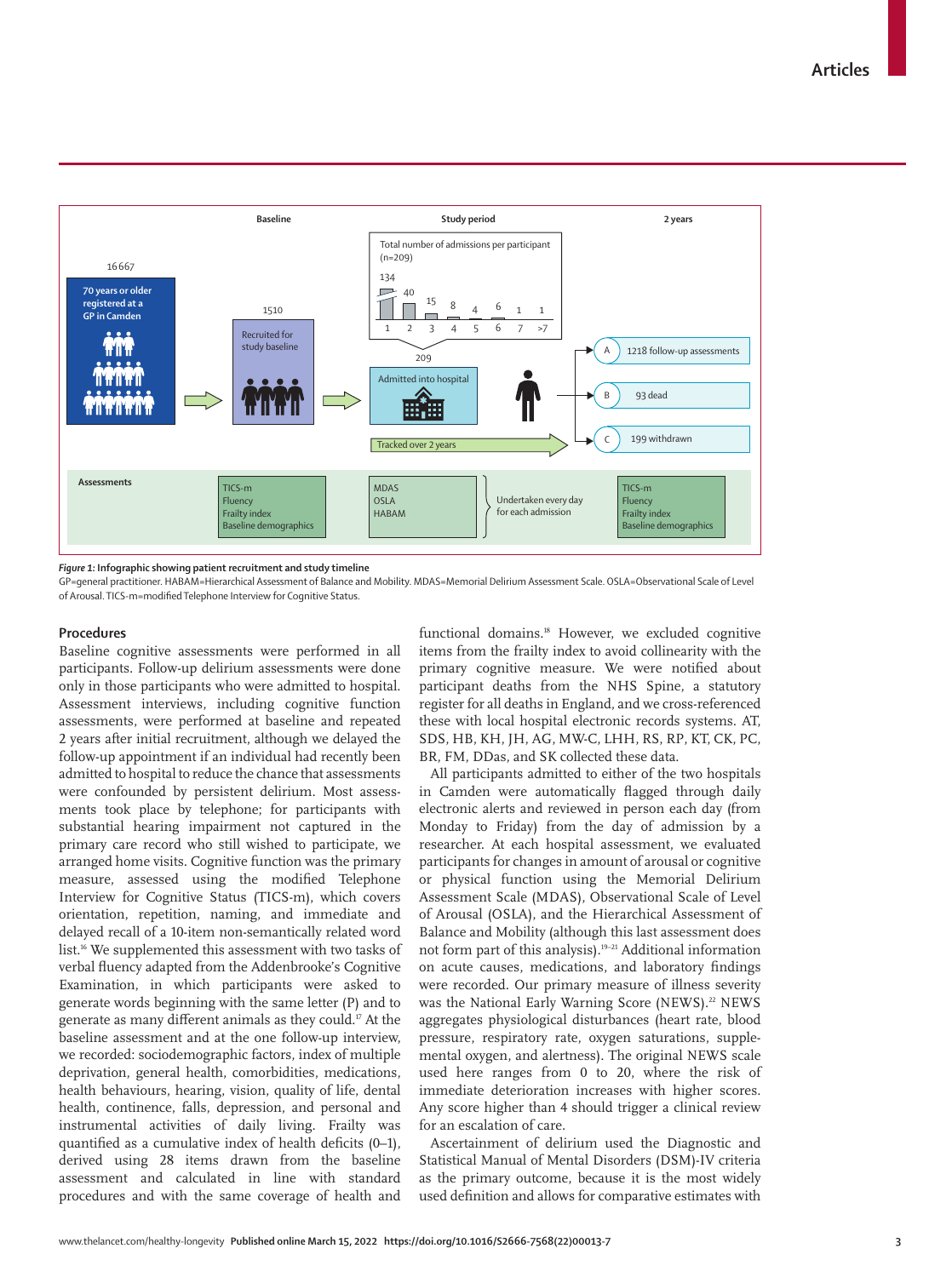other studies.1 Delirium was ascertained by a consensus panel (AT, SDS, HB, KH, and DDav) for every day of hospital admission using all available information. On each day, delirium was established to be present if individuals met criteria A (disturbance of consciousness), B (change in cognition or perception, or both), and C (acute and fluctuates). By virtue of their inpatient admission, all participants were deemed to fulfil criterion D (physiological consequence of a general medical condition).

## **Statistical analysis**

Delirium point prevalence was defined as the proportion of participants who met criteria for all DSM-IV components within each 24-h period. Delirium severity was defined as MDAS assessments of the 10 domains of delirium symptoms (each scored out of 3) to give a 30-point measure of delirium severity.19 Delirium duration was calculated as the total number of delirium days experienced over the study period (across multiple admissions where relevant). Delirium burden was quantified by combining a measure of duration and severity through summing up daily MDAS scores (expressed as MDAS points multiplied by number of days assessed). All delirium assessments were done only in participants admitted to hospital. We defined individuals with scores greater than or equal to the sample median as having a high delirium burden, and those with scores below the median as having a low delirium burden. All other participants (who received a score of 0) were classified as no delirium burden. This approach allows for a simpler interpretation and is more likely to be robust, although this measure will not necessarily translate to other cohorts.

For cognitive function, both baseline (exposure) and follow-up (outcome) used the composite cognitive score (TICS-m scored out of 53 points and verbal fluency scored out of 14 points, standardised as [composite score–mean]/SD). The standardised Z score is normally distributed with a mean of  $0; +2 \cdot 0$  SD and –2·0 SD include approximately 95% of values. Mortality was defined as any deaths occurring before follow-up, in hospital or in the community.

Missing data were handled in the following manner. Inhospital assessments missing because they were done on a weekend or public holiday (missing at random) were forward filled (data from Friday carried to Saturday) and backward filled (Sunday carried data from Monday, and public holidays were usually backward filled but sometimes forward filled) in 24-h intervals for up to 4 days. For backward filling, this approach has the advantage of automatically carrying over information from the next working day's chart review. Otherwise, data were assumed to be missing at random. To understand factors associated with attrition, we performed logistic regression where the outcome was loss to follow-up, adjusted by baseline cognition, age, sex, frailty, and mean NEWS.

For baseline cognition and subsequent delirium, models were estimated using mixed-effects regression (logistic regression for delirium point prevalence and linear regression for delirium severity). We used negative binomial regression to estimate the differences in delirium duration, calculating days in delirium (count data) over the length of the hospital stay. All analyses were adjusted by age, sex, baseline cognition, education, frailty index, and NEWS.

For delirium and long-term cognitive impairment or mortality, linear regression estimated a cognitive change at 2 years after baseline assessment. We performed Cox regression for proportional hazards of death, including incident delirium (yes or no) or delirium burden (none, low, or high) as the independent variable. We included a multiplicative term to quantify any interactions between baseline cognition and degree of delirium. Again, we included age, sex, baseline cognition, education, frailty index, and mean NEWS as factors.

Our a priori power calculations suggested that a minimum of 11% of the cohort would need to be admitted to hospital, and 70% be followed up, to detect a clinically significant change in long-term cognition (six modified TICS-m points, or approximately  $0.3$  SD in Z score).<sup>15</sup> We used Stata 17.0 for all analyses.

# **Role of the funding source**

The funder of the study had no role in study design, data collection, data analysis, data interpretation, or writing of the report.

## **Results**

Of the 1510 participants recruited between March 1, 2017, and Oct 31, 2018, the median age was 77 (IQR 73–82), and 865 (57%) were women (table 1). We undertook home assessments in 32 participants who could not use a telephone. We sent 24162 single invitations in batches, from which we recruited 1311 participants (5% response), with an additional 39 participants (3% of the final sample) recruited from the memory clinic and 141 participants (9% of the final sample) recruited from secondary care, all of whom were deemed eligible to participate and were included in analyses. Compared with the demographics of Camden, the sample was well matched by age and index of multiple deprivation scores, and absolute differences were small except for ethnic representation, because there was a higher proportion of White participants than for Camden as a whole (appendix pp 1, 3). Out of a score of 67, baseline cognition had a mean of 50 (SD 8·0) and 90% of values were between 35 and 60 points indicating no floor or ceiling effects. In terms of formal clinical diagnoses, 51 (3%) participants had been diagnosed with dementia and a further 13 participants had mild cognitive impairment.

Over the study period (median follow-up, 2·5 years [IQR 2·6–2·9], total of 3842 person-years until July 31, 2021), 209 participants (14%) were admitted to

See **Online** for appendix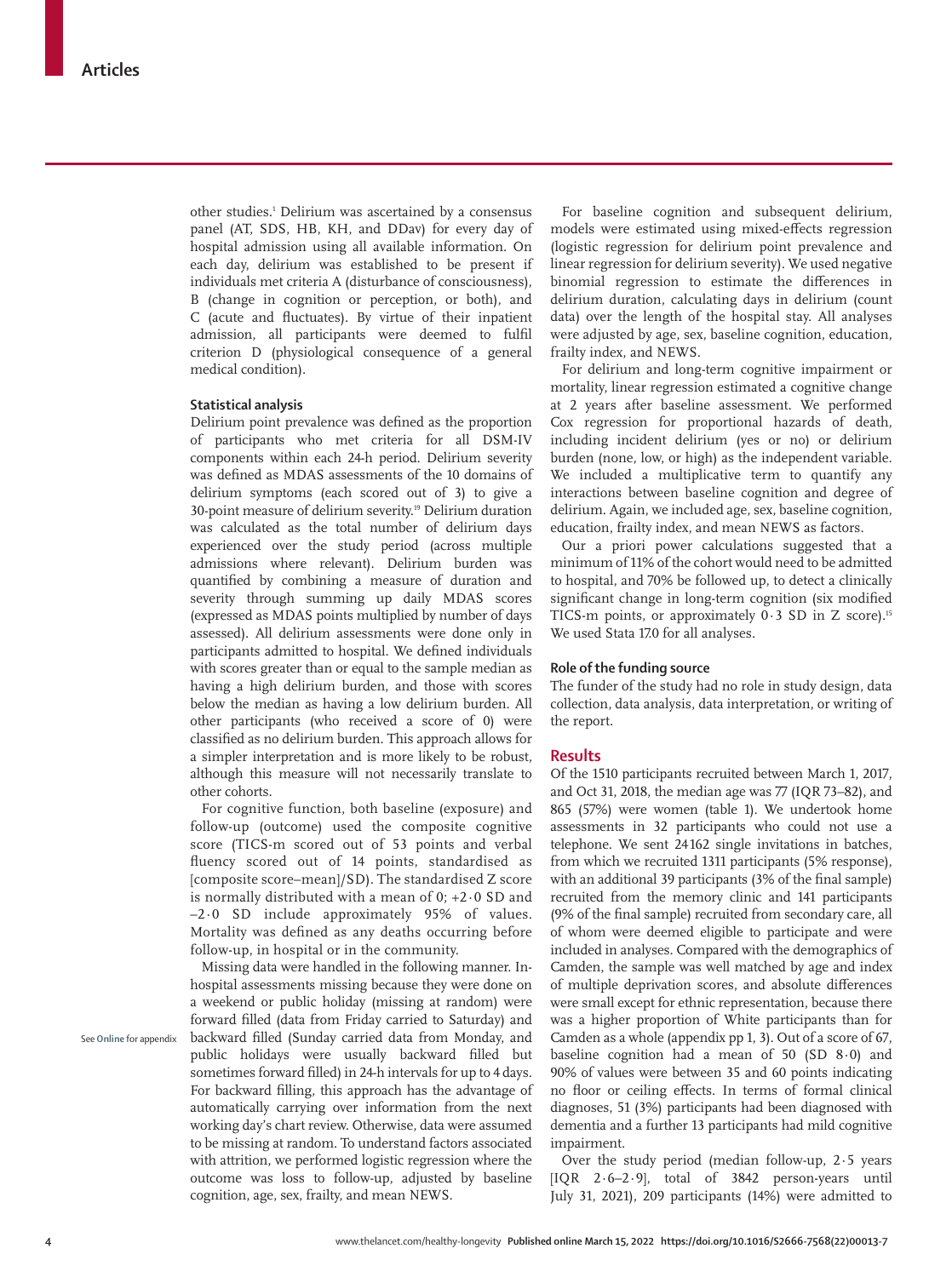|                                                              | Whole cohort,<br>$n = 1510$ | People who experienced<br>delirium |          | Lost to follow-up   |          | <b>Died</b>          |                      | Followed up |                     |
|--------------------------------------------------------------|-----------------------------|------------------------------------|----------|---------------------|----------|----------------------|----------------------|-------------|---------------------|
|                                                              |                             | $n = 115$                          | p value  | $n = 199$           | p value  | $n = 93$             | p value              | $n = 1218$  | p value             |
| Age (years)                                                  | 78(6.2)                     | 82(6.6)                            | < 0.0001 | 80(6.8)             | < 0.0001 | 83(5.8)              | < 0.0001             | 77(5.6)     | 0.57                |
| Sex                                                          | $\ddot{\phantom{1}}$        | $\ldots$                           | $\ldots$ | $\ldots$            | $\sim$   | $\ldots$             | $\ldots$             | $\sim$      | < 0.0001            |
| Women                                                        | 865 (57%)                   | 63 (55%)                           | 0.58     | 119 (60%)           | 0.36     | 43 (46%)             | 0.041                | 706 (58%)   | $\ldots$            |
| Men                                                          | 645 (43%)                   | 52 (45%)                           | $\ldots$ | 80 (40%)            | $\ldots$ | 50 (54%)             | $\ddot{\phantom{a}}$ | 512 (42%)   | $\mathbf{r}$        |
| Education                                                    | $\ldots$                    | $\sim$                             | < 0.0001 | $\ldots$            | < 0.0001 | $\ddot{\phantom{a}}$ | < 0.0001             | $\sim$      | < 0.0001            |
| Degree-level                                                 | 982 (65%)                   | 46 (40%)                           | $\ldots$ | 107 (54%)           | $\ldots$ | 37 (40%)             | $\ldots$             | 828 (68%)   | $\ldots$            |
| Up to secondary                                              | 317 (21%)                   | 35 (30%)                           | $\ldots$ | 50 (25%)            | $\ldots$ | 25(27%)              | $\ddots$             | 244 (20%)   | $\ldots$            |
| Up to primary                                                | 211 (14%)                   | 34 (30%)                           | $\cdots$ | 42 (21%)            | $\ldots$ | 31 (33%)             | $\cdots$             | 146 (12%)   | $\cdots$            |
| Ethnicity                                                    | $\bar{\mathcal{A}}$         | $\bar{\mathcal{A}}$                | $\ldots$ | $\bar{\mathcal{A}}$ | $\ldots$ | $\ldots$             | $\ddots$             | $\ldots$    | 0.26                |
| White                                                        | 1419 (94%)                  | 102 (89%)                          | 0.044    | 181 (91%)           | 0.12     | 88 (95%)             | 0.89                 | 1157 (95%)  | $\bar{\mathcal{A}}$ |
| Other                                                        | 91(6%)                      | 13 (11%)                           | $\cdots$ | 18 (9%)             | $\ldots$ | 5(5%)                | $\ldots$             | 61 (5%)     | $\cdots$            |
| Frailty index                                                | 0.15(0.13)                  | 0.30(0.17)                         | < 0.0001 | 0.2(0.17)           | < 0.0001 | 0.30(0.1)            | < 0.0001             | 0.13(0.1)   | < 0.0001            |
| Modified Telephone Interview for<br>Cognitive Status (total) | 38.8(5.9)                   | 33.8(8.7)                          | < 0.0001 | 36(7.5)             | < 0.0001 | 34(4.9)              | < 0.0001             | 40(4.9)     | < 0.0001            |
| Fluency (words)                                              | 15.6(6.2)                   | 11.6(6.8)                          | < 0.0001 | 14(6.1)             | < 0.0001 | 11(6.8)              | < 0.0001             | 16(6.0)     | < 0.0001            |
| Fluency (animals)                                            | 19.0(7.0)                   | 13.3(7.4)                          | < 0.0001 | 17(7.5)             | < 0.0001 | 13(6.5)              | < 0.0001             | 20(6.5)     | < 0.0001            |
| Self-rated health                                            | $\ldots$                    | $\ldots$                           | $\ldots$ | $\sim$              | $\ldots$ | $\ldots$             | $\cdots$             | $\ldots$    | < 0.0001            |
| Poor or very poor                                            | 272 (18%)                   | 56 (49%)                           | < 0.0001 | 48 (24%)            | < 0.0001 | 43 (46%)             | < 0.0001             | 171 (14%)   | $\ldots$            |
| Good, very good, or excellent                                | 1238 (82%)                  | 59 (51%)                           | $\ldots$ | 151 (76%)           | $\ldots$ | 50 (54%)             | $\mathbb{Z}^2$       | 1047 (86%)  | $\mathbb{R}^2$      |
| Past medical history                                         | $\bar{\mathcal{A}}$         | $\ldots$                           | $\ldots$ | $\ldots$            | $\cdot$  | $\ldots$             | $\ldots$             | $\ddotsc$   | < 0.0001            |
| Myocardial infarction                                        | 317 (21%)                   | 43 (37%)                           | < 0.0001 | 44 (22%)            | 0.59     | 33 (36%)             | < 0.0001             | 238 (20%)   | 0.36                |
| <b>Diabetes</b>                                              | 181 (12%)                   | 22 (19%)                           | 0.019    | 30 (15%)            | 0.17     | 23 (25%)             | < 0.0001             | 130 (11%)   | 0.30                |
| Hypertension                                                 | 755 (50%)                   | 70 (61%)                           | 0.026    | 96 (48%)            | 0.61     | 62 (67%)             | < 0.0001             | 378 (31%)   | 0.11                |
| Stroke                                                       | 136 (9%)                    | 18 (16%)                           | 0.030    | 22 (11%)            | 0.34     | 19 (20%)             | < 0.0001             | 97(8%)      | < 0.0001            |
| Cancer                                                       | 362 (24%)                   | 29 (25%)                           | 0.64     | 38 (19%)            | 0.13     | 27 (29%)             | 0.19                 | 292 (24%)   | 0.49                |
| Chronic obstructive pulmonary<br>disease                     | 211 (14%)                   | 32 (28%)                           | < 0.0001 | 34 (17%)            | 0.24     | 26 (28%)             | 0.001                | 146 (12%)   | < 0.0001            |
| Any impaired personal activities of<br>daily living*         | 136 (9%)                    | 36 (31%)                           | < 0.0001 | 36 (18%)            | < 0.0001 | 33 (36%)             | < 0.0001             | 73 (6%)     | < 0.0001            |
| Any impaired instrumental activities<br>of daily livingt     | 1102 (73%)                  | 104 (90%)                          | < 0.0001 | 153 (77%)           | < 0.0001 | 80 (86%)             | < 0.0001             | 889 (73%)   | < 0.0001            |

Data presented as mean (SD) or n (%). p values refer to the following comparisons: delirium compared with the whole cohort; attrition compared with those followed up; died compared with those followed up; and followed up compared with the whole cohort. \*Personal activities of daily living include: grooming, toileting, dressing, bathing, transfer, and stairs. †Instrumental activities of daily living include: shopping, washing up, making hot drinks, feeding, and walking outside.

*Table 1***: Characteristics of the cohort in relation to admission to hospital and delirium status**

hospital in 371 episodes, representing 1999 person-days of assessment, 40 (2%) of which were in critical care. Individuals admitted to hospital only once accounted for 114 (55%) hospital participants. The remaining 95 participants were admitted multiple times (median number of recurrent admissions was 2 [IQR 2–4]). At 2 years, 1218 (81%) of 1510 participants had repeat cognitive assessments, 93 (6%) participants had died, and 199 (13%) were lost (or withdrew) to follow-up.

Over the course of the study, 115 (8%) of individuals experienced delirium at least once. On any given day (point prevalence), an average of 29% of participants admitted to hospital fulfilled the DSM-IV criteria for delirium. At any assessment, participants met DSM-IV criterion A in 1379 (69%) of 1999 assessments, criterion B in 1359 (68%) assessments, and criterion C in 820 (41%) assessments. Measures contributing to criterion A included abnormal OSLA scores (620 [31%] of 1999 assessments) and an inability to perform the Months of the Year Backward test (259 [13%]). Features fulfilling criterion B included short-term memory impairment in 620 (31%) assessments and perceptual disturbance in 256 (13%) assessments. There was evidence of fluctuation (criterion C) in OSLA or MDAS scores (differing from the previous assessment by ≥1 SD) in 100 (5%) of assessments. New severe sleep–wake cycle disturbance was present in 397 (20%) assessments.

In those admitted to hospital, the median MDAS score was 7 (IQR 3–12) of 30 points. The delirium burden (cumulative MDAS scores) had a median of 26 (IQR 20–197) MDAS points multiplied by number of delirium days, equivalent to approximately 2 days of mild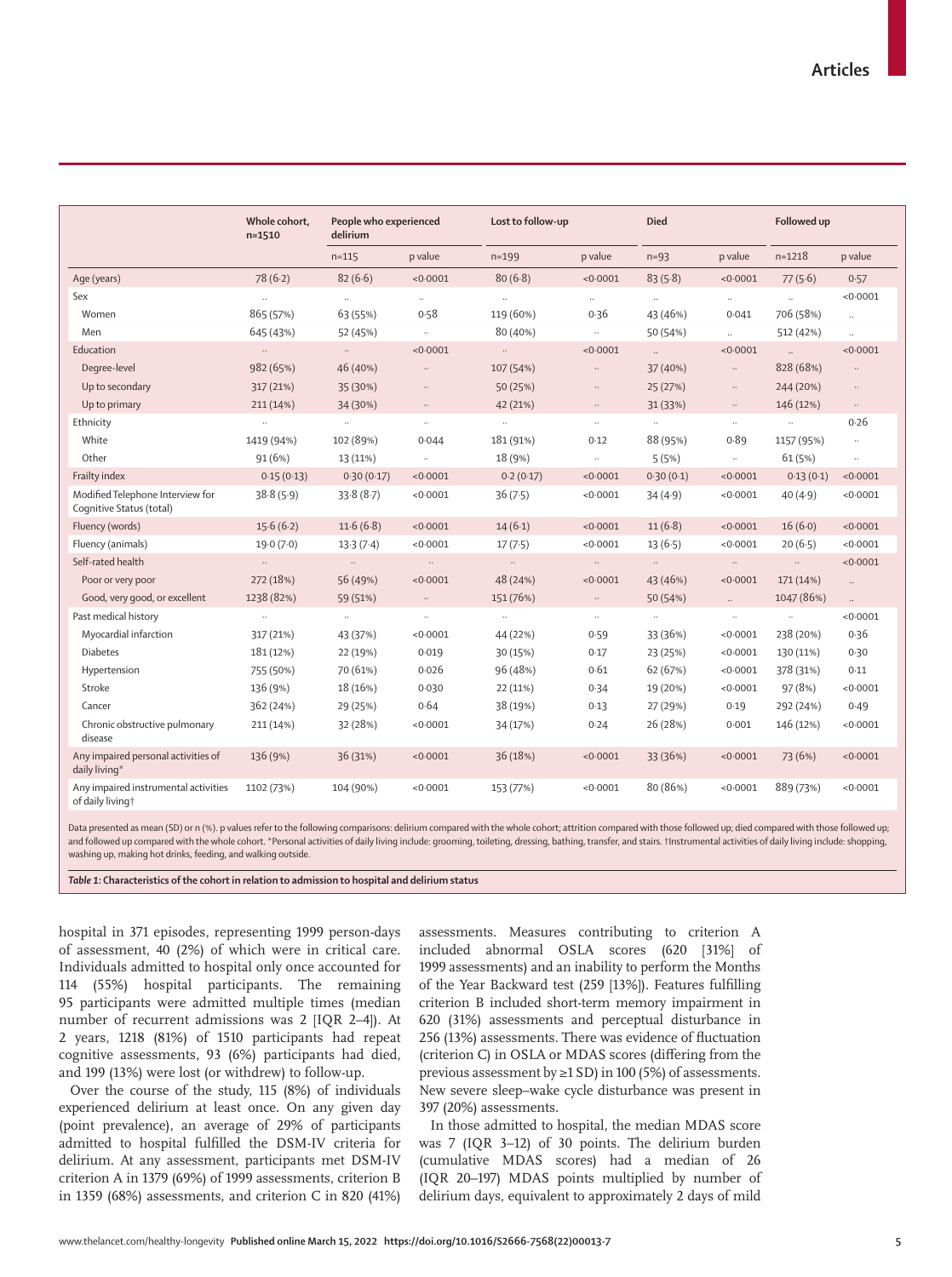

*Figure 2:* **Delirium risk, severity, and duration when adjusted** NEWS=National Early Warning Score.



*Figure 3:* **Association between delirium burden and follow-up cognition by baseline cognition**

delirium in the context of the original MDAS validation study (mild delirium burden <16, moderate delirium burden 16–22, and severe delirium burden >22).<sup>19</sup>

After adjustment by age, sex, education, NEWS, and frailty, the risk of delirium was lower in participants with better baseline cognition (odds ratio [OR] 0·63 per 1 SD higher baseline cognition, 95% CI 0 $-45-0.89$ , p=0 $-0.009$ ; figure 2A; appendix p 2). Educational attainment was not associated with any delirium outcome. Better baseline cognition was associated with less severe delirium (–1·6 MDAS points per 1 SD higher baseline cognitive score, $-2.6$  to  $-0.7$ ,  $p=0.001$ ; figure 2B; appendix p 2). Better baseline cognition was also associated with a shorter delirium duration (incidence rate ratio 0·88 per 1 SD increase in baseline cognition 0·77–1·00, p=0·054; figure 2C; appendix p 2). Clinically, this translates to a patient with one SD better baseline cognition having one fewer day of delirium per week of illness than patients of similar frailty and illness severity.

We followed up 1218 (81%) of the cohort, with 34 participants being seen as home visits. The shortest duration between the last admission to hospital and follow-up was 25 days (the next four shortest intervals were 36, 37, 57, and 82 days). Individuals with lower baseline cognition were more likely to be lost to follow-up  $(OR -0.82)$  per 1 SD increase in baseline cognitive score; 95% CI –1·28 to –0·38; p<0·0001). Of those lost to followup, 28 (14%) participants had been admitted to hospital, 18 (9%) of whom had delirium.

Delirium at any point was associated with a worse longterm cognitive decline (0·35 SD deficit in follow-up cognitive score, 95% CI  $0.63-0.07$ , p=0.016). We did not undertake clinical examinations to define incident dementia, but 179 individuals had Z scores less than –2·0 from the baseline assessment.

In the whole cohort, high, but not low, delirium burden was associated with worse follow-up cognition: those with high delirium burden (ie, with 26 or more cumulative MDAS points) had a 0·60 SD deficit in follow-up cognitive scores (95% CI  $-0.93$  to  $-0.26$ , p<0.0001), compared with participants of similar baseline cognition, frailty, and illness severity who did not have any delirium (figure 3; appendix p 2). Educational attainment was associated with better follow-up cognition (appendix p 2).

Beyond the general association between delirium burden and follow-up cognition, there were different effect sizes according to baseline cognition (interaction term  $p=0.016$ ; figure 3; table 2). Those with low baseline cognition had similar scores at follow-up regardless of delirium exposure (Z score –1·3 with no delirium burden, –1·4 with low delirium burden, and –1·2 with high delirium burden). Individuals with high baseline cognition—namely, those starting at +2·0 SD in Z score—had a demonstrable decline in cognition even without delirium (follow-up Z score, +1·17). However, patients with high baseline cognition who had a high delirium burden had an even larger absolute decline of 2·2 SD in Z score (follow-up Z score, –0·2; figure 3).

In the 93 (6%) participants who died, the median follow-up was 444 days (IQR 282–747). 63 participants died in hospital, and 30 participants died in community settings. Of those who died in hospital, 18 participants had a low delirium burden and 45 participants had a high delirium burden during the follow-up interval. Overall, delirium was associated with increased mortality (hazard ratio 6·4, 95% CI 3·2–12·7, p<0·0001). In the absence of delirium, mortality was lower in those with high baseline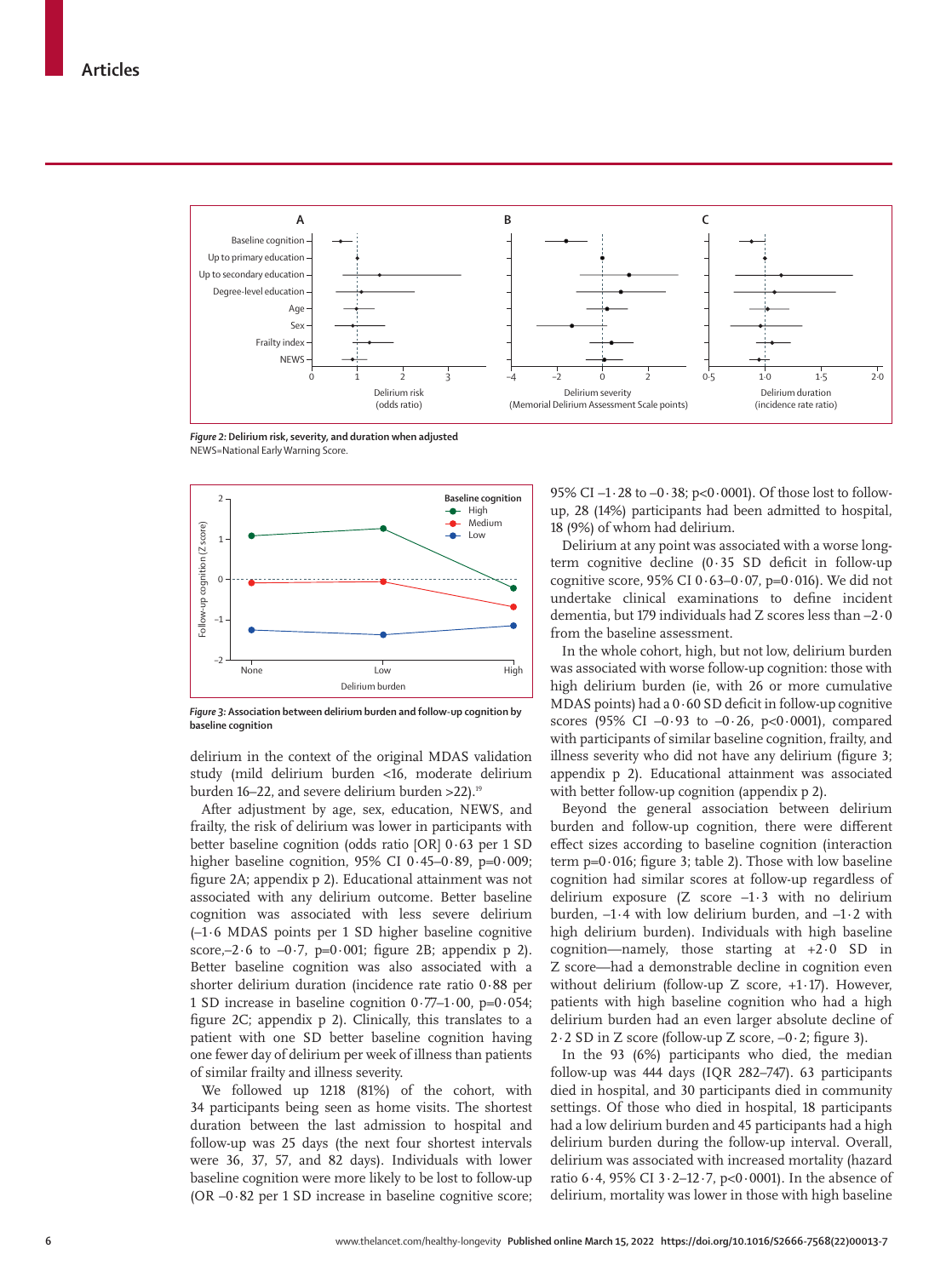|                                                        | Follow-up cognition (n=1218) |           |          |                      | Mortality model (n=1510) |           |           |          |
|--------------------------------------------------------|------------------------------|-----------|----------|----------------------|--------------------------|-----------|-----------|----------|
|                                                        | $\beta$                      | 95% CI    |          | p value              | Hazard ratio             | 95% CI    |           | p value  |
| Delirium burden                                        | $\ldots$                     |           |          | < 0.0001             | $\ldots$                 | $\cdots$  | $\cdots$  | < 0.0001 |
| None                                                   | Ref                          |           | $\ldots$ | $\ddotsc$            | Ref                      | $\ldots$  | $\cdots$  | $\ldots$ |
| Low                                                    | 0.03                         | $-0.20$   | 0.26     | $\ddotsc$            | 7.14                     | 3.50      | $14 - 6$  | $\ldots$ |
| High                                                   | $-0.60$                      | $-0.93$   | $-0.26$  | $\ddot{\phantom{a}}$ | 13.74                    | $6 - 75$  | 28.0      | $\ldots$ |
| Baseline cognition                                     | 0.58                         | 0.51      | 0.65     | < 0.0001             | 0.64                     | 0.49      | 0.83      | < 0.0001 |
| Interaction between delirium<br>and baseline cognition | $\ddotsc$                    | $\ddotsc$ | $\ldots$ | $< 0.0001$ *         | $\ldots$                 | $\ldots$  | $\ddotsc$ | $0.016*$ |
| None                                                   | Ref                          |           | $\ldots$ | $\ddotsc$            | Ref                      | $\ldots$  | $\ddotsc$ | $\ldots$ |
| Low                                                    | 0.08                         | $-0.11$   | 0.26     | $\ddotsc$            | 1.53                     | 0.93      | 2.51      | $\ldots$ |
| High                                                   | $-0.35$                      | $-0.56$   | $-0.14$  | $\ddot{\phantom{1}}$ | 1.59                     | 1.14      | 2.20      | $\cdots$ |
| Education                                              | $\ddots$                     | $\ldots$  | $\ldots$ | $< 0.0001*$          | $\ldots$                 | $\ldots$  | $\ddotsc$ | $0.35*$  |
| Up to primary                                          | Ref                          |           | $\ldots$ | $\ddotsc$            | Ref                      | $\ddotsc$ | $\ddotsc$ | $\ddots$ |
| Up to secondary                                        | 0.12                         | $-0.05$   | 0.29     |                      | 1.00                     | 0.57      | 1.74      | $\ldots$ |
| Degree-level                                           | 0.30                         | 0.14      | 0.45     | $\ddotsc$            | 0.71                     | 0.42      | $1-20$    | $\ddots$ |
| Age                                                    | $-0.02$                      | $-0.03$   | $-0.01$  | < 0.0001             | 1.27                     | 1.02      | 1.57      | 0.030    |
| Sex                                                    | 0.05                         | $-0.04$   | 0.14     | 0.26                 | 0.66                     | 0.44      | 1.01      | 0.057    |
| Frailty index                                          | $-0.06$                      | $-0.13$   | 0.01     | 0.079                | 1.18                     | 0.98      | 1.42      | 0.086    |
| National Early Warning Score                           | 0.01                         | $-0.06$   | 0.08     | 0.83                 | 1.13                     | 0.99      | 1.29      | 0.063    |

Baseline and follow-up cognition were derived using the modified Telephone Interview for Cognitive Status plus two verbal fluency measures (per SD): frailty index, minus the cognitive items to avoid collinearity; and the national early warning score, calculated as mean over study admission days. Low and high delirium burden was defined by taking the median of the cumulative Memorial Delirium Assessment Scale scores. Multivariable analyses show coefficients mutually adjusted for all other factors. Baseline cognition, frailty index, and mean national early warning score were standardised per SD, and age is represented per year. \*p value for trend.

#### *Table 2:* **Associations between delirium burden and follow-up cognition**



*Figure 4:* **Association between baseline cognition and survival, by delirium burden**

cognition  $(0.64, 0.49-0.83, p<0.0001;$  appendix p 2). However, individuals with better baseline cognition and a high delirium burden had a higher risk of death compared with those with a low baseline cognition and high delirium burden  $(1.6, 1.1-2.2, p_{interaction}=0.016;$ appendix p 2). People with a high delirium burden and high baseline cognition had a similar mortality risk compared with those with high delirium burden and low baseline cognition (ie, baseline cognition makes no difference; figure 4).

## **Discussion**

Our study showed that a higher baseline cognition is linked with lower risk of delirium, and in those who developed delirium, associated with a shorter and less severe delirium, even after accounting for acute illness

severity and frailty. A high delirium burden, defined by duration and severity, negatively affected both follow-up cognition and mortality. Notably, those with higher baseline cognition had the most significant change, with at least 1·0 SD cognitive decline attributable to delirium. Taken together, these findings suggest those with a healthy baseline cognitive function who develop delirium are at much higher risk of new cognitive impairment, standing to lose the most after delirium. This group might benefit the most from intensive delirium management and post-delirium follow-up, but the mechanisms underlying this association are unclear.

In high functioning individuals, a 1 SD change in cognition over 2 years is notable. It is similar to rates of decline observed in other high-risk groups in longitudinal studies of brain ageing. Examples of amyloid-related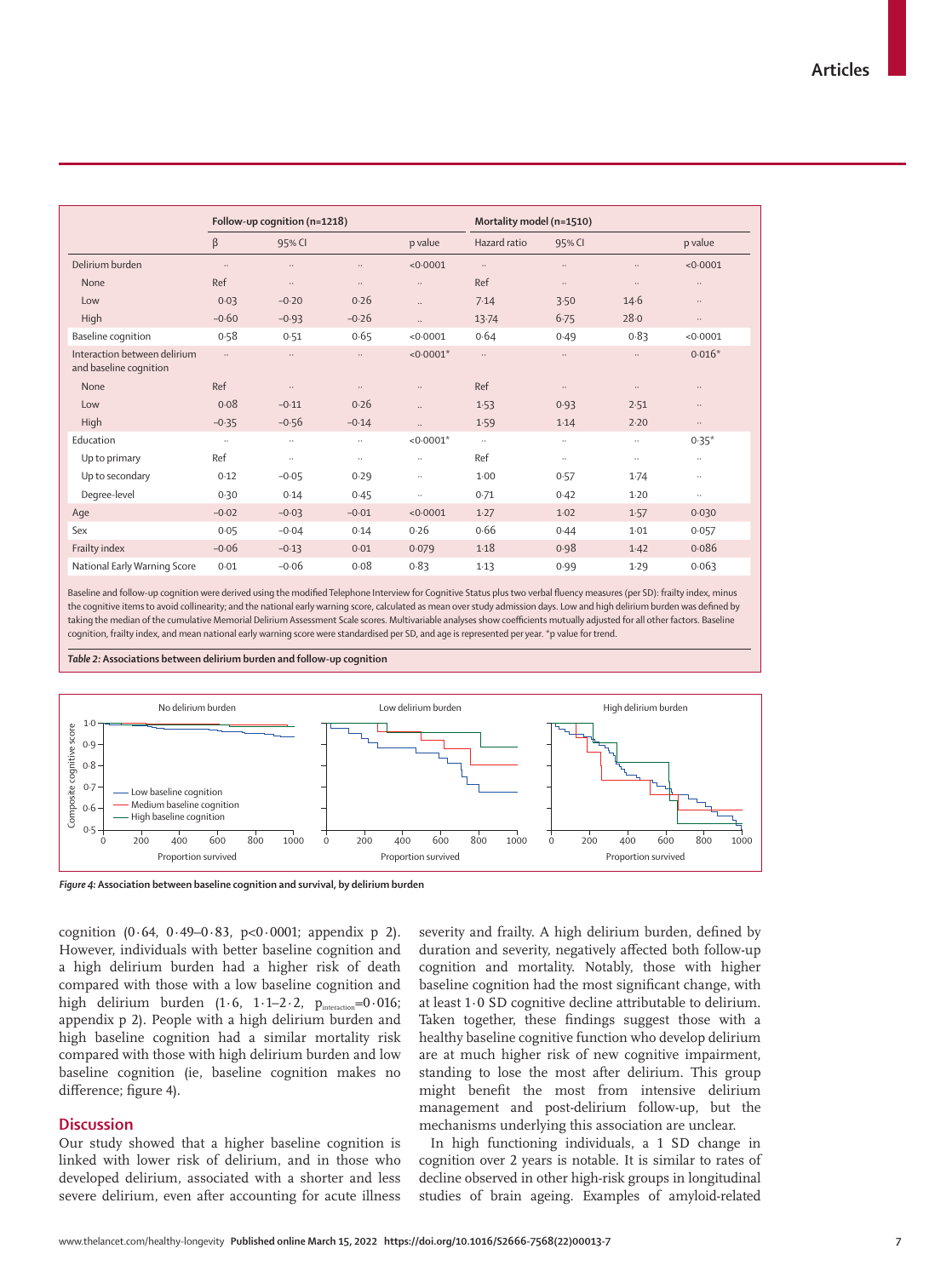decline in healthy individuals range from  $0.15$  to  $0.35$  SD per year.<sup>23</sup> In the Alzheimer's Dementia Neuroimaging Initiative, those positive for amyloid by PET imaging or in cerebrospinal fluid samples also had a 1 SD cognitive decline, emerging over 3 years.<sup>24</sup> Our primary cognitive measure (baseline cognition) was normally distributed, without floor or ceiling effects. Therefore, although regression to the mean was evident in the follow-up scores of participants not experiencing delirium, the asymmetry of a greater decline in cognition affecting those with a higher baseline cognition is an additional effect to any regression to the mean. With regard to understanding why individuals with a better baseline cognition were susceptible to cognitive decline and death associated with delirium, it is possible that the physiological precipitants of delirium in these individuals somehow had a more direct neurological effect than in participants with worse baseline cognition. NEWS values were not higher in those with better cognition who subsequently died; although our analyses adjusted for acute illness severity, it might be that NEWS is an inadequate measure in older people. Nonetheless, this finding echoes a previous result showing a disproportionate effect of delirium on healthier individuals or on those without a history of dementia.<sup>25</sup> If delirium represents a better indication of the severity of acute illness in this subgroup, de novo presentations should be regarded as especially concerning.

Our related study, Delirium and Cognitive Impact in Dementia, showed that delirium was associated with subsequent dementia in a dose-dependent manner.<sup>26</sup> Collectively, the broader findings align with experimental data from animal models showing that increasing grades of previous neurodegeneration lead to more severe and long-term delirium signs when challenged with a standard inflammatory stimulus.<sup>27</sup> Evidence from neuropathological population studies shows that many individuals develop delirium without a specific pathology.<sup>28</sup> Similarly, frailty appears to modify the clinical expression of dementia neuropathology.29 We now show that baseline cognition positively influences delirium burden; yet, when delirium becomes established in those with high baseline cognition, outcomes are substantially worse. In this way, it is clear the general relationship between cognitive impairment, delirium, and frailty reaches beyond the classic framework of dementia as principally a chronic neurodegenerative condition. Indeed, dissecting delirium components beyond a unitary construct (examining cause and specific phenomenological links to underlying brain pathology) has the potential to enhance understanding of the extent to which delirium could be a modifiable risk factor for dementia.

Our data should be interpreted in the context of some limitations. Although recruited participants closely match the sampling frame by age and socioeconomic position (but not ethnicity), the overall response rate was low and other reasons for non-participation are unknown. Despite real-time access to health records, we relied on selfreporting for many of the variables, and telephone-based cognitive assessment cannot test some domains such as visuospatial function. Although we had comprehensive methods to identify those participants admitted to hospital, there is inevitably a degree of selection bias that would have missed participants who developed delirium but stayed in the community. Furthermore, we could not accurately establish delirium duration if patients were discharged because their condition was persistent. Despite the advantage of frequent clinical assessments, we made assumptions about missing data on delirium status over weekends and public holidays. There was appreciable loss to follow-up, although because this was more likely in those with poorer baseline cognition, we might have underestimated the effect of delirium on cognitive outcomes. We did not account for medication-related effects, nor did we explore possible differences attributable to underlying causes; these are areas of ongoing analysis. In common with other observational studies, model estimates are subject to residual confounding, particularly if there are relevant quantities not captured by our frailty index. Nonetheless, the prospective assessment of brain symptoms before and during acute illness allows for the most rigorous mapping of baseline cognition, admission to hospital, and delirium in a community sample to date.

Overall, these data hold several implications for clinical care. On hospital admission, establishing pre-admission baseline cognitive function is informative in predicting if the risk is mainly for long-term delirium (low baseline cognition) or for significant cognitive decline or death (high baseline cognition). If delirium is slow to resolve in a patient with high baseline cognition, the data presented here suggest a need to enhance care, including managing underlying precipitating and perpetuating factors. However, delivering this management for better patient care requires urgent consideration of delirium implementation practice, where we are far from systematically embedding delirium detection and recovery measures.<sup>30</sup> Moreover, because baseline cognition appears to be such a powerful predictor of the course of acute illness, efforts to digitally integrate cognitive information from other settings, such as primary care or memory clinics, should be prioritised. The present findings also provide novel information in a cohort of emergency admissions regarding the risks of future cognitive decline, especially in people without substantial pre-admission cognitive impairment. Ultimately, ongoing DELPHIC investigations will further elucidate if any phenomenological or causal components are linked with specific clinically relevant outcomes (eg, cognitive function, frailty, and mortality), as well as the broader relationships with subcomponents of our baseline cognitive measures (eg, episodic memory and verbal fluency). As this understanding translates into more precise estimates of delirium risk, we will be able to offer much more tailored advice for patients across the spectrum of cognitive function.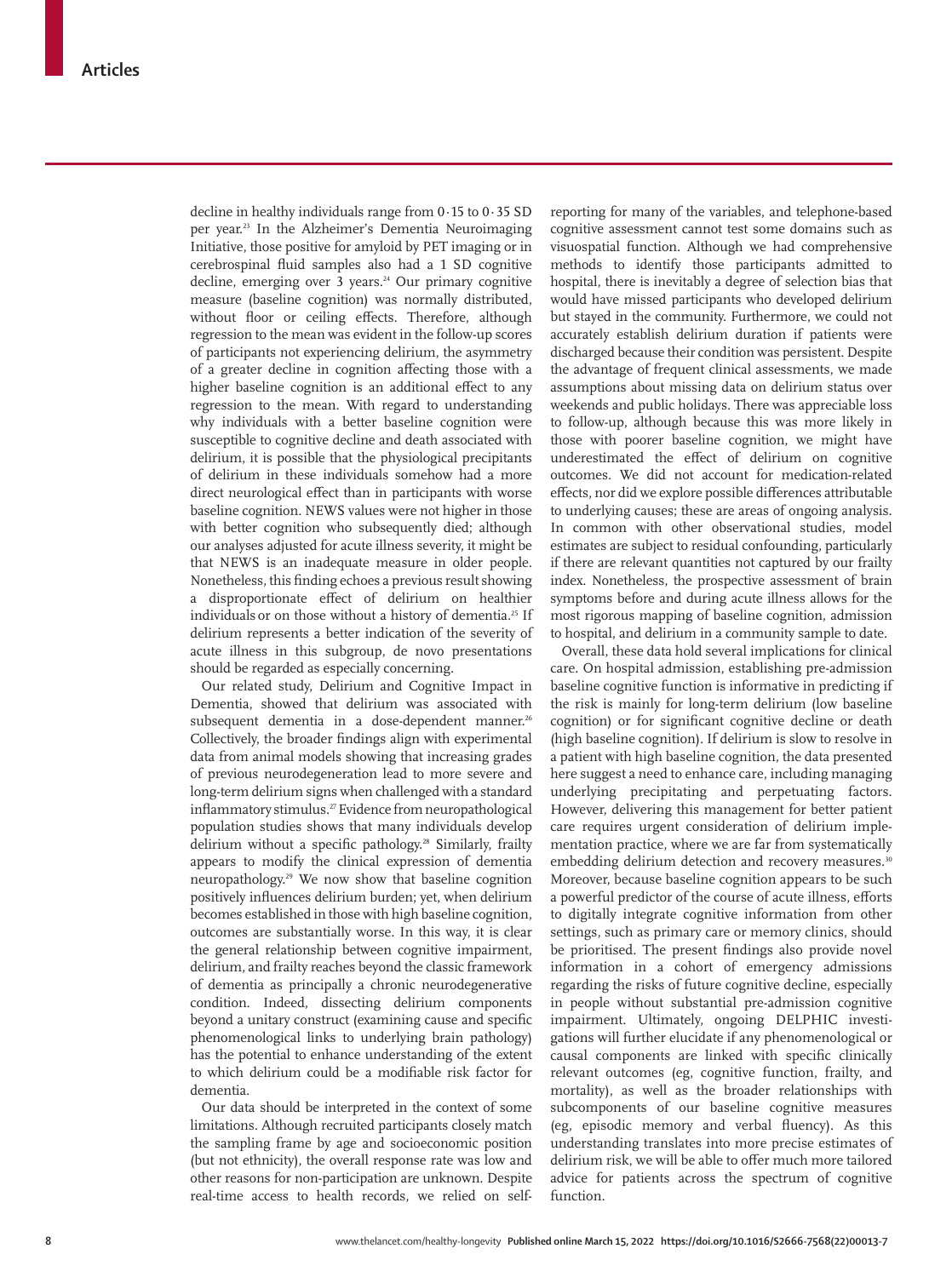In conclusion, higher baseline cognitive function distinguishes those who are likely to have shorter and less severe delirium. Yet individuals with higher baseline cognition who develop delirium are disproportionately susceptible to subsequent cognitive impairment after delirium, experiencing more than 1 SD decline in general cognition over 2 years.

#### **Contributors**

KR, CC, EWE, CB, AM, and DDav contributed to the conceptualisation of the study. AT, SDS, HB, KH, JH, AG, MW-C, LHH, RS, RP, and KT curated the data. AT, SDS, GMT, and DDav did the formal analysis. NC, CB, KR, AM, and DDav acquired funding. AT, SDS, HB, KH, JH, AG, MW-C, LHH, RS, RP, KT, CK, PC, BR, FM, DDas, and SK did the investigation. ELS, KR, SJR, GMT, and ZT contributed to the methods. JH and KT did the project administration. NC and DDav acquired resources. HB, NC, ZT, AM, and DDav supervised the study. AT and DDav wrote the original draft. All authors reviewed and edited the manuscript. AT, SDS, HB, JH, and DDav had access to, and could verify, the data at all times. The corresponding author had full access to all the data and the final responsibility to submit for publication.

#### **Declaration of interests**

KR is the president and co-founder of Ardea Outcomes, which in the last three years (as DGI Clinical) has contracts with pharmaceutical and device manufacturers (Shire, Hollister, Nutricia, Roche, and Otsuka) on individualised outcome measurement; otherwise any personal fees are for invited guest lectures and academic symposia, received directly from event organisers, chiefly for presentations on frailty; he is the associate director of the Canadian Consortium on Neurodegeneration in Aging, which is funded by the Canadian Institutes of Health Research, and with additional funding from the Alzheimer Society of Canada and several other charities; he receives career support from the Dalhousie Medical Research Foundation as the Kathryn Allen Weldon Professor of Alzheimer Research, and research support from the Canadian Institutes of Health Research, The Canadian Frailty Network, the Queen Elizabeth II Health Science Centre Foundation, the Nova Scotia Health Research Fund, and the Fountain Family Innovation Fund of the Queen Elizabeth II Health Science Centre Foundation. NC is remunerated for her membership of a data safety and monitoring committee of a trial sponsored by AstraZeneca. All other authors declare no competing interests.

#### **Data sharing**

Complete deidentified participant data, along with study protocols, consent forms, and case report forms are available through the Dementias Platform UK Data Portal: [https://portal.dementiasplatform.uk/.](https://portal.dementiasplatform.uk/)

#### **Acknowledgments**

The Delirium and Population Health Informatics Cohort study is supported by the Wellcome Trust through a fellowship award to DDav (WT107467). The Medical Research Council Unit for Lifelong Health and Ageing at University College London received core funding through the Medical Research Council (MC\_UU\_00019/1). AT is funded through an Alzheimer's Society clinical research training fellowship. SDS receives funding from the Dalhousie Medical Research Foundation.

#### **References**

- 1 Gibb K, Seeley A, Quinn T, et al. The consistent burden in published estimates of delirium occurrence in medical inpatients over four decades: a systematic review and meta-analysis study. *Age Ageing* 2020; **49:** 352–60.
- Partridge JS, Martin FC, Harari D, Dhesi JK. The delirium experience: what is the effect on patients, relatives and staff and what can be done to modify this? *Int J Geriatr Psychiatry* 2013; **28:** 804–12.
- Reston JT, Schoelles KM. In-facility delirium prevention programs as a patient safety strategy: a systematic review. *Ann Intern Med* 2013; **158:** 375–80.
- 4 Tieges Z, Quinn T, MacKenzie L, et al. Association between components of the delirium syndrome and outcomes in hospitalised adults: a systematic review and meta-analysis. *BMC Geriatr* 2021; **21:** 162.
- 5 Goldberg TE, Chen C, Wang Y, et al. Association of delirium with long-term cognitive decline: a meta-analysis. *JAMA Neurol* 2020; **77:** 1373–81.
- Khachaturian AS, Hayden KM, Devlin JW, et al. International drive to illuminate delirium: a developing public health blueprint for action. *Alzheimers Dement* 2020; **16:** 711–25.
- 7 Pandharipande PP, Girard TD, Jackson JC, et al. Long-term cognitive impairment after critical illness. *N Engl J Med* 2013; **369:** 1306–16.
- 8 Bickel H, Gradinger R, Kochs E, Förstl H. High risk of cognitive and functional decline after postoperative delirium. A three-year prospective study. *Dement Geriatr Cogn Disord* 2008; **26:** 26–31.
- 9 Saczynski JS, Marcantonio ER, Quach L, et al. Cognitive trajectories after postoperative delirium. *N Engl J Med* 2012; **367:** 30–39.
- 10 Tsui A, Kuh D, Richards M, Davis D. Delirium symptoms are associated with decline in cognitive function between ages 53 and 69 years: findings from a British birth cohort study. *Alzheimers Dement* 2018; **14:** 617–22.
- 11 Gross AL, Jones RN, Habtemariam DA, et al. Delirium and longterm cognitive trajectory among persons with dementia. *Arch Intern Med* 2012; **172:** 1324–31.
- 12 Davis DH, Muniz Terrera G, Keage H, et al. Delirium is a strong risk factor for dementia in the oldest-old: a population-based cohort study. *Brain* 2012; **135:** 2809–16.
- Lundström M, Edlund A, Bucht G, Karlsson S, Gustafson Y. Dementia after delirium in patients with femoral neck fractures. *J Am Geriatr Soc* 2003; **51:** 1002–06.
- 14 Devore EE, Fong TG, Marcantonio ER, et al. Prediction of long-term cognitive decline following postoperative delirium in older adults. *J Gerontol A Biol Sci Med Sci* 2017; **72:** 1697–702.
- 15 Goodyer E, Mah JC, Rangan A, et al. The relative impact of socioeconomic position and frailty varies by population setting. *Aging Medicine* 2022; **5:** 10–16.
- 16 Cook SE, Marsiske M, McCoy KJ. The use of the Modified Telephone Interview for Cognitive Status (TICS-M) in the detection of amnestic mild cognitive impairment. *J Geriatr Psychiatry Neurol* 2009; **22:** 103–09.
- 17 Hsieh S, Schubert S, Hoon C, Mioshi E, Hodges JR. Validation of the Addenbrooke's Cognitive Examination III in frontotemporal dementia and Alzheimer's disease. *Dement Geriatr Cogn Disord* 2013; **36:** 242–50.
- Searle SD, Mitnitski A, Gahbauer EA, Gill TM, Rockwood K. A standard procedure for creating a frailty index. *BMC Geriatr* 2008; **8:** 24.
- 19 Breitbart W, Rosenfeld B, Roth A, Smith MJ, Cohen K, Passik S. The Memorial Delirium Assessment Scale. *J Pain Symptom Manage* 1997; **13:** 128–37.
- 20 Tieges Z, McGrath A, Hall RJ, Maclullich AM. Abnormal level of arousal as a predictor of delirium and inattention: an exploratory study. *Am J Geriatr Psychiatry* 2013; **21:** 1244–53.
- MacKnight C, Rockwood K. A hierarchical assessment of balance and mobility. *Age Ageing* 1995; **24:** 126–30.
- 22 Smith GB, Prytherch DR, Meredith P, Schmidt PE, Featherstone PI. The ability of the National Early Warning Score (NEWS) to discriminate patients at risk of early cardiac arrest, unanticipated intensive care unit admission, and death. *Resuscitation* 2013; **84:** 465–70.
- 23 van der Kall LM, Truong T, Burnham SC, et al. Association of β-amyloid level, clinical progression, and longitudinal cognitive change in normal older individuals. *Neurology* 2021; **96:** e662–70.
- Mormino EC, Papp KV, Rentz DM, et al. Early and late change on the preclinical Alzheimer's cognitive composite in clinically normal older individuals with elevated amyloid β. *Alzheimers Dement* 2017; **13:** 1004–12.
- 25 Dani M, Owen LH, Jackson TA, Rockwood K, Sampson EL, Davis D. Delirium, frailty, and mortality: interactions in a prospective study of hospitalized older people. *J Gerontol A Biol Sci Med Sci* 2018; **73:** 415–18.
- 26 Richardson SJ, Davis DHJ, Stephan BCM, et al. Recurrent delirium over 12 months predicts dementia: results of the Delirium and Cognitive Impact in Dementia (DECIDE) study. *Age Ageing* 2021; **50:** 914–20.
- Davis DHJ, Skelly DT, Murray C, et al. Worsening cognitive impairment and neurodegenerative pathology progressively increase risk for delirium. *Am J Geriatr Psychiatry* 2015; **23:** 403–15.